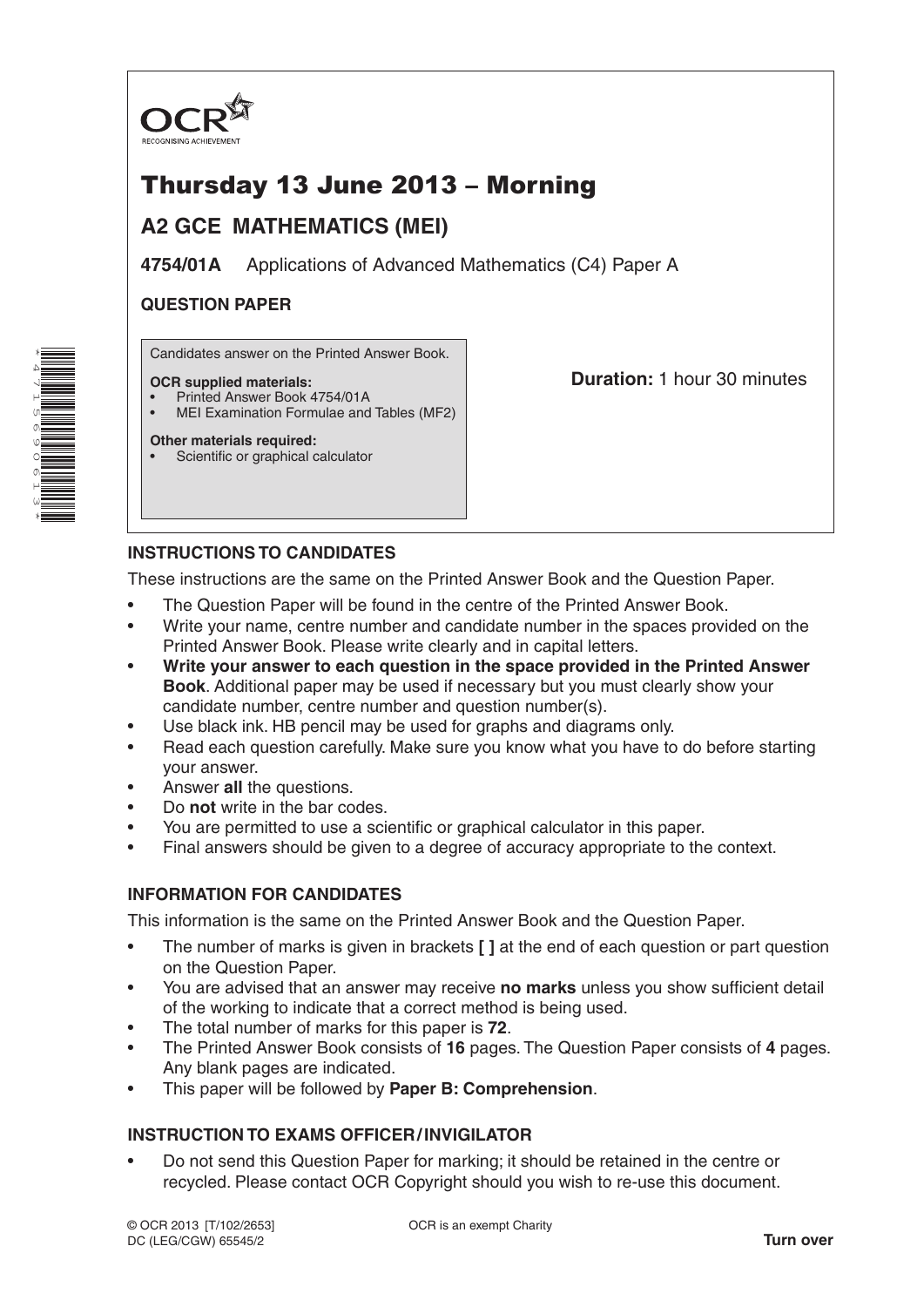#### **Section A** (36 marks)

- **1 (i)** Express *x x*  $(1 + x)(1 - 2x)$  in partial fractions. **[3]**
	- (ii) Hence use binomial expansions to show that  $\frac{x}{(1+x)(1-2x)} = ax + bx^2 + ...$  $(1 + x)(1 - 2x)$ 2 Hence use binomial expansions to show that  $\frac{x}{(1+x)(1-2x)} = ax + bx^2 + ...$ , where *a* and *b* are constants to be determined.

**State the set of values of** *x* **for which the expansion is valid.**  $[5]$ 

**2** Show that the equation  $\csc x + 5 \cot x = 3 \sin x$  may be rearranged as

$$
3\cos^2 x + 5\cos x - 2 = 0.
$$

Hence solve the equation for  $0^{\circ} \le x \le 360^{\circ}$ , giving your answers to 1 decimal place. [7]

- **3** Using appropriate right-angled triangles, show that  $\tan 45^\circ = 1$  and  $\tan 30^\circ = \frac{1}{\sqrt{3}}$ . Hence show that  $\tan 75^{\circ} = 2 + \sqrt{3}$ . [7]
- **4 (i)** Find a vector equation of the line *l* joining the points  $(0, 1, 3)$  and  $(-2, 2, 5)$ . **[2]** 
	- (ii) Find the point of intersection of the line *l* with the plane  $x + 3y + 2z = 4$ . [3]
	- **(iii)** Find the acute angle between the line *l* and the normal to the plane. **[3]**
- **5** The points A, B and C have coordinates  $A(3, 2, -1)$ ,  $B(-1, 1, 2)$  and  $C(10, 5, -5)$ , relative to the origin O. Show that  $\overrightarrow{OC}$  can be written in the form  $\overrightarrow{\lambda O A} + \mu \overrightarrow{OB}$ , where  $\lambda$  and  $\mu$  are to be determined.

What can you deduce about the points O, A, B and C from the fact that  $\overrightarrow{OC}$  can be expressed as a combination of  $\overrightarrow{OA}$  and  $\overrightarrow{OB}$ ?  $\boxed{6}$ 

**2**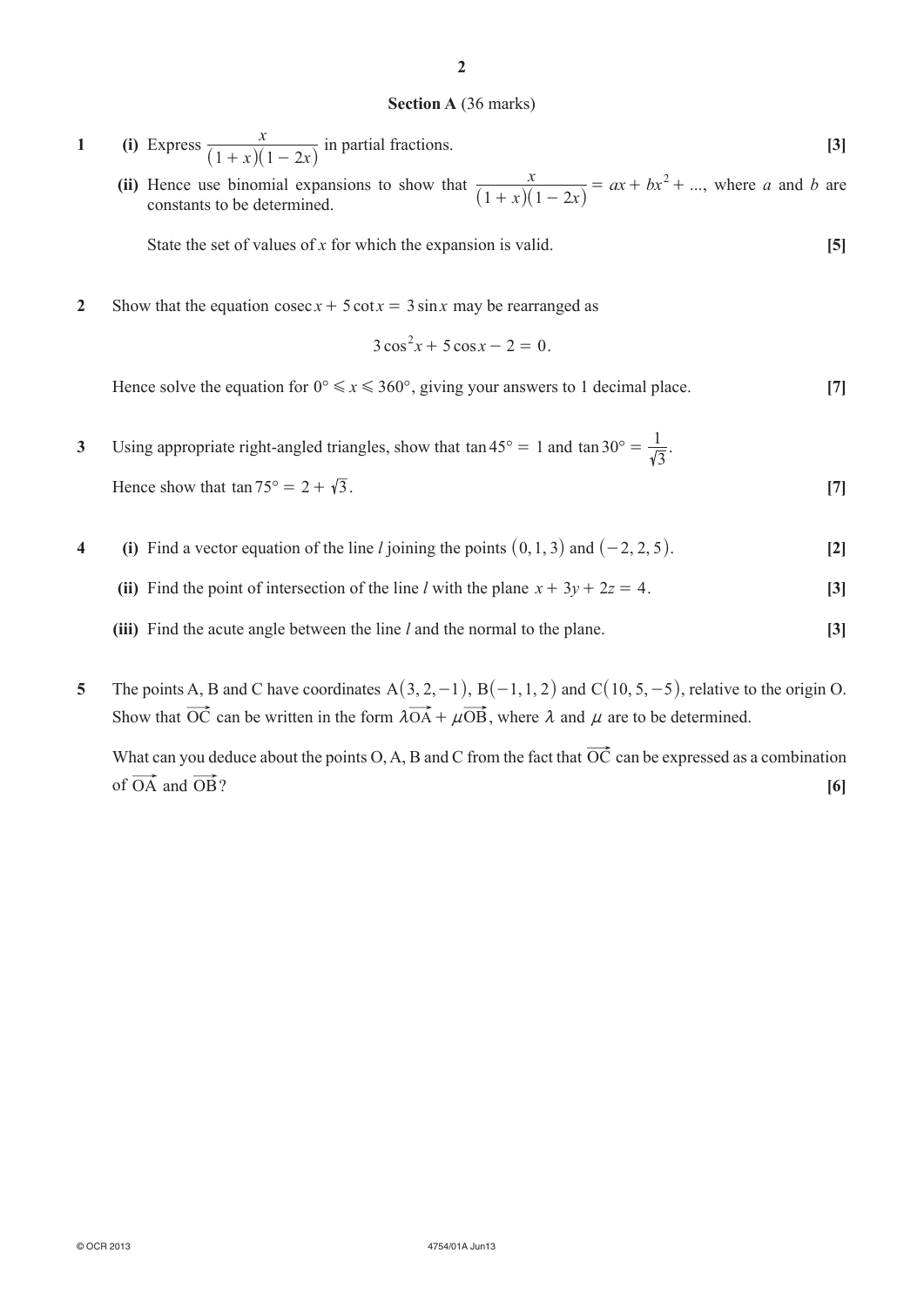#### **Section B** (36 marks)

**6** The motion of a particle is modelled by the differential equation

$$
v\frac{\mathrm{d}v}{\mathrm{d}x} + 4x = 0,
$$

where *x* is its displacement from a fixed point, and *v* is its velocity.

Initially  $x = 1$  and  $y = 4$ .

(i) Solve the differential equation to show that  $v^2 = 20 - 4x^2$ . [4]

Now consider motion for which  $x = \cos 2t + 2 \sin 2t$ , where *x* is the displacement from a fixed point at time *t*.

- (ii) Verify that, when  $t = 0$ ,  $x = 1$ . Use the fact that  $v = \frac{dx}{dt}$  to verify that when  $t = 0$ ,  $v = 4$ . [4]
- (iii) Express *x* in the form  $R\cos(2t \alpha)$ , where *R* and  $\alpha$  are constants to be determined, and obtain the corresponding expression for *v*. Hence or otherwise verify that, for this motion too,  $v^2 = 20 - 4x^2$ . **[7]**
- **(iv)** Use your answers to part **(iii)** to find the maximum value of *x*, and the earliest time at which *x* reaches this maximum value. **[3]**
- **7** Fig. 7 shows the curve BC defined by the parametric equations

$$
x = 5 \ln u, y = u + \frac{1}{u}, 1 \le u \le 10.
$$

The point A lies on the *x*-axis and AC is parallel to the *y*-axis. The tangent to the curve at C makes an angle  $\theta$ with AC, as shown.



**Fig. 7**

**(i)** Find the lengths OA, OB and AC. **[5] (ii)** Find  $\frac{d}{d}$ *x*  $\frac{y}{x}$  in terms of *u*. Hence find the angle  $\theta$ . [6] (iii) Show that the cartesian equation of the curve is  $y = e^{\frac{1}{5}x} + e^{-\frac{1}{5}x}$ . [2] An object is formed by rotating the region OACB through 360° about O*x*. **(iv)** Find the volume of the object. **[5]**